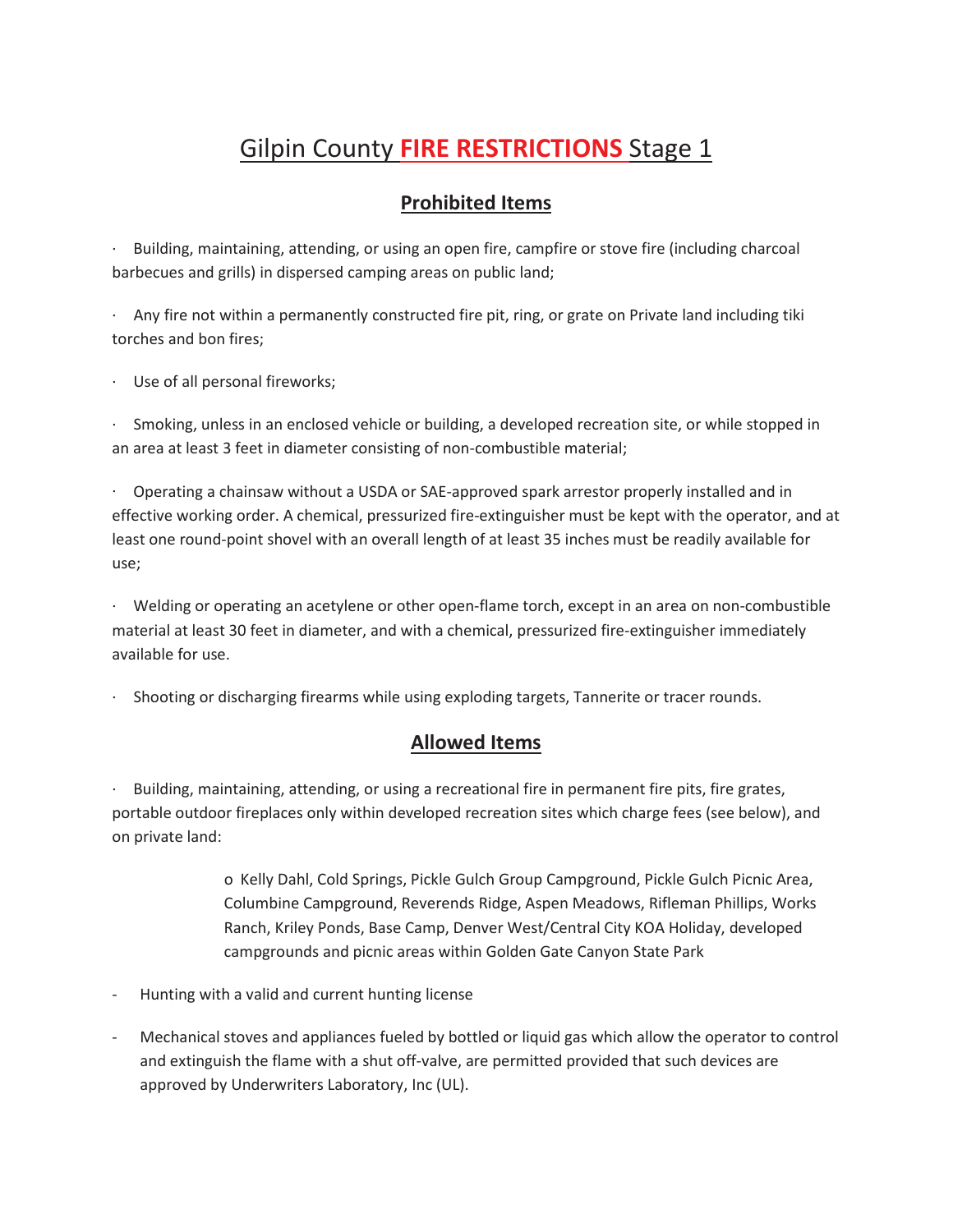- Charcoal barbecues must be surrounded by a 3-foot non-combustible perimeter.
- Shooting Firearms on private property with proper backdrop and safety measures

 These fire restrictions are for Gilpin County. If you live within, or are visiting Black Hawk or Central City, please check with that city directly to see what, if any, fire restrictions they may have in place.

#### **Updated Fire Restrictions/Bans on Public Lands (USFS) please Click Here**

## **DEFINITIONS**

**FIREWORKS:** As defined in section C.R.S. § 24-33.5-2001(5), and shall specifically include permissible fireworks as defined in section C.R.S. § 24-33.5-2001(11).

**LIQUID OR GAS FUELED APPLIANCES:** Appliances such as fire pits, grills, camp stoves, and Tiki torches that burn liquid or gaseous fuels and can be shut off. This does not include any device that burns solid fuels such as wood or charcoal and which must be extinguished.

**OPEN FIRE AND OPEN BURNING:** Any outdoor fire larger than a recreational fire and not contained within a portable outdoor fireplace. This includes but is not limited to campfires, bonfires, warming fires, the lighting of any fused explosives, permissible fireworks, the use of model rockets, lanterns, and the burning of fence lines or rows, grasslands, fields, farm lands, ditches, rangelands, and wild lands. Permits from the fire district are required for open fires.

**PORTABLE OUTDOOR FIREPLACE:** A commercially purchased portable, outdoor, solid-fuel-burning fireplace that may be constructed of steel, concrete, clay, or other non-combustible material. A portable outdoor fireplace may be open in design, or may be equipped with a small hearth opening and a short chimney or chimney opening at the top. These devices must be operated according to the manufacturer' s instructions with all covers, screens, spark arresters, and grates in place. Portable outdoor fireplaces shall not be operated within 20 feet of a structure and have a 3-foot non-combustible perimeter surrounding the fire.

**RECREATIONAL FIRE**: An outdoor fire burning material other than rubbish or debris, i.e. clean dry wood, where the fuel being burned is not contained in a portable outdoor fireplace, or barbeque grill and has a total fuel area of 3 feet or less in diameter and 3 feet or less in flame height for pleasure, religious, ceremonial, cooking, warmth or similar purposes. This includes fires in fixed, permanent outdoor fireplaces; and barbeque pit fires. Recreational fires shall not be constructed within 20 feet of a structure and have a 3-foot non-combustible perimeter surrounding the fire.

**BONFIRE:** Any fire that exceeds the size limitation and height of a recreational fire.

**WELDING AND CUTTING TORCH APPLIANCES:** Gas cylinder mixtures, electric and/or portable powered welders and cutting appliances which produce heat, flame, sparks, molten metal slag, etc. violations of these prohibitions, upon conviction, is punishable by a fine of not more than \$600.00.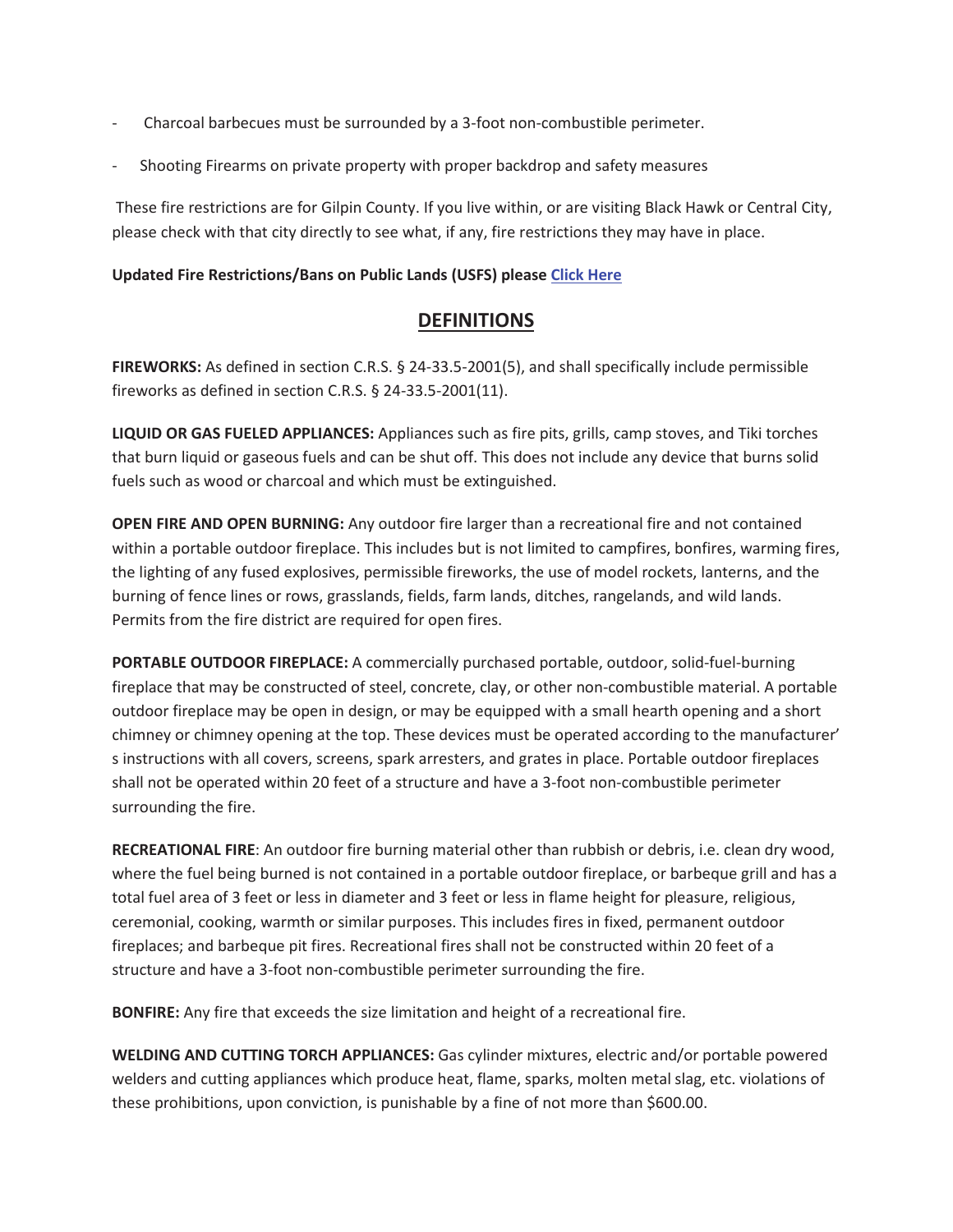**PERMANENT FIRE RING:** A fire ring is designed to contain a fire that is built directly upon the ground, such as a campfire. Fire rings have no bottom, and are simply circles made of forged metal, stones, concrete, etc. which surround and contain a fire.

**NON-COMBUSTIBLE MATERIAL:** A material that, under the conditions anticipated, will not ignite or burn when subjected to fire or heat. Examples: Stone, rock, gravel, concrete, asphalt, steel and bare mineral soil devoid of vegetation.

# **Enforcement**

Failure to comply with this Order is subject to penalties contained in C.R.S. § 25-1-516 and C.R.S. § 18-1.3-501, et.al including a fine of up to five thousand dollars (\$5,000) and imprisonment in the County Jail for up to eighteen (18) months. Additionally, the attached Colorado statute C.R.S. § 13-21-105 et.al provides further incentive to not violate the ban or cause a fire. A person violating our fire ban would be either strictly liable or per se negligent and liable under this statute. Any person violating the fire ban causing a fire would be liable for the actual damages to anyone injured include personal or real property damage or loss of life and the costs to any fire department, district or other emergency responders or resources responding to the incident. Costs of fighting fire can easily exceed \$1M in the first day alone.

### **On PUBLIC Property**

18-9-117(1)(g) Unlawful Conduct on Public Property (M-2)

(DEFENDANT) did build and maintain a fire in a public place in violation of a lawful order and regulation. Stage (1/2/3) Fire Restrictions enacted on (DATE).

Up to a \$1,000 fine and/or up to 12 months imprisonment

#### **On PRIVATE Property**

18-8-102(1) Obstructing Government Operations (M-3)

(DEFENDANT) did intentionally and unlawfully obstruct the performance of a governmental function, Stage (1/2/3) Fire Restrictions enacted on (DATE), by a public servant by building and maintaining a fire.

Up to a \$750 fine and/or up to 6 months imprisonment

These fire restrictions are for Gilpin County. If you live within, or are visiting Black Hawk or Central City, please check with that city directly to see what, if any, fire restrictions they may have in place.